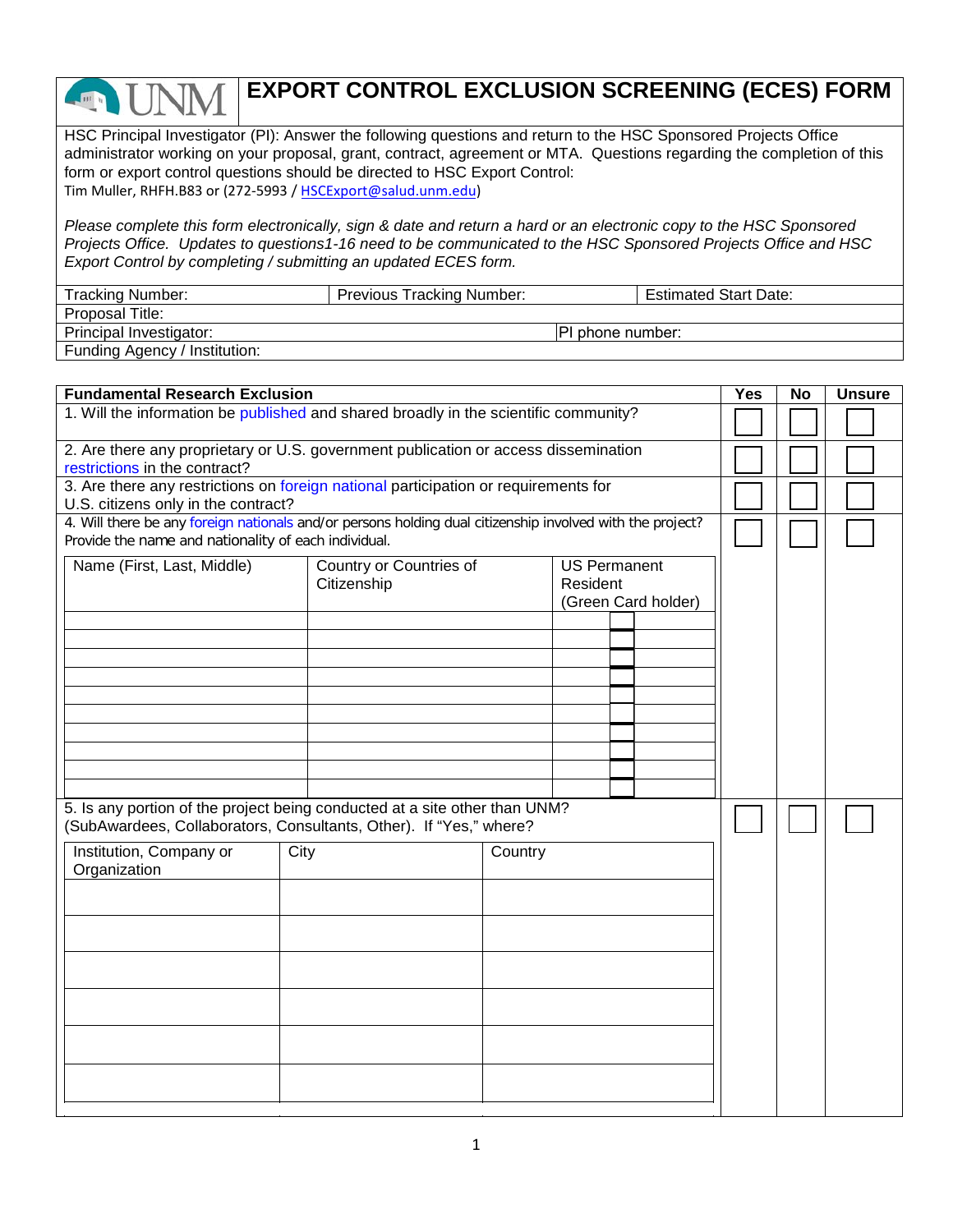|                                                                                                                                   |                                                                                                                                                 |            | <b>Yes</b> | <b>No</b> | <b>Unsure</b> |
|-----------------------------------------------------------------------------------------------------------------------------------|-------------------------------------------------------------------------------------------------------------------------------------------------|------------|------------|-----------|---------------|
| 6. Will items, materials, software or technical data be shipped or transferred outside the<br><b>United States?</b>               |                                                                                                                                                 |            |            |           |               |
| What will be shipped / transferred?                                                                                               |                                                                                                                                                 |            |            |           |               |
| Where will it be shipped /<br>transferred?                                                                                        |                                                                                                                                                 |            |            |           |               |
| What institution, company or<br>organization will receive the shipment<br>/ transfer?                                             |                                                                                                                                                 |            |            |           |               |
| Who is the intended recipient?                                                                                                    |                                                                                                                                                 |            |            |           |               |
| 7. Is travel outside the US anticipated?<br>Link to "Employee Equipment Check out Form" http://inventory.unm.edu/Forms/index.html |                                                                                                                                                 |            |            |           |               |
| Name(s) of Traveler(s)                                                                                                            | Destination(s)<br>Will UNM items accompany<br>the traveler? If yes, please<br>complete and attach an<br>"Employee Equipment Check<br>out Form". |            |            |           |               |
|                                                                                                                                   |                                                                                                                                                 | Yes<br>No  |            |           |               |
|                                                                                                                                   |                                                                                                                                                 | Yes<br>No. |            |           |               |
|                                                                                                                                   |                                                                                                                                                 | Yes<br>No  |            |           |               |
|                                                                                                                                   |                                                                                                                                                 | Yes<br>No. |            |           |               |
|                                                                                                                                   |                                                                                                                                                 | Yes<br>No  |            |           |               |
|                                                                                                                                   |                                                                                                                                                 | Yes<br>No  |            |           |               |
|                                                                                                                                   |                                                                                                                                                 | Yes<br>No  |            |           |               |
|                                                                                                                                   |                                                                                                                                                 | Yes<br>No  |            |           |               |
| <b>Educational Information Exclusion</b>                                                                                          |                                                                                                                                                 |            |            |           |               |
| 8. Is the information commonly taught at schools and universities?                                                                |                                                                                                                                                 |            |            |           |               |
| 9. Are courses about this information listed in published course catalogs?                                                        |                                                                                                                                                 |            |            |           |               |
| Other Terms Mentioned or Discussed Within the Project Documentation                                                               |                                                                                                                                                 |            |            |           |               |
| If "Yes" is indicated, please include a brief description.<br>10. Encryption Software?                                            |                                                                                                                                                 |            |            |           |               |
| 11. Select Agents and/or Toxins?                                                                                                  |                                                                                                                                                 |            |            |           |               |
| 12. Trade Secrets?                                                                                                                |                                                                                                                                                 |            |            |           |               |
| 13. Sanctioned or Embargoed countries?                                                                                            |                                                                                                                                                 |            |            |           |               |
| 14. ITAR (International Traffic in Arms Regulation) or United States Munitions List (USML)?                                       |                                                                                                                                                 |            |            |           |               |